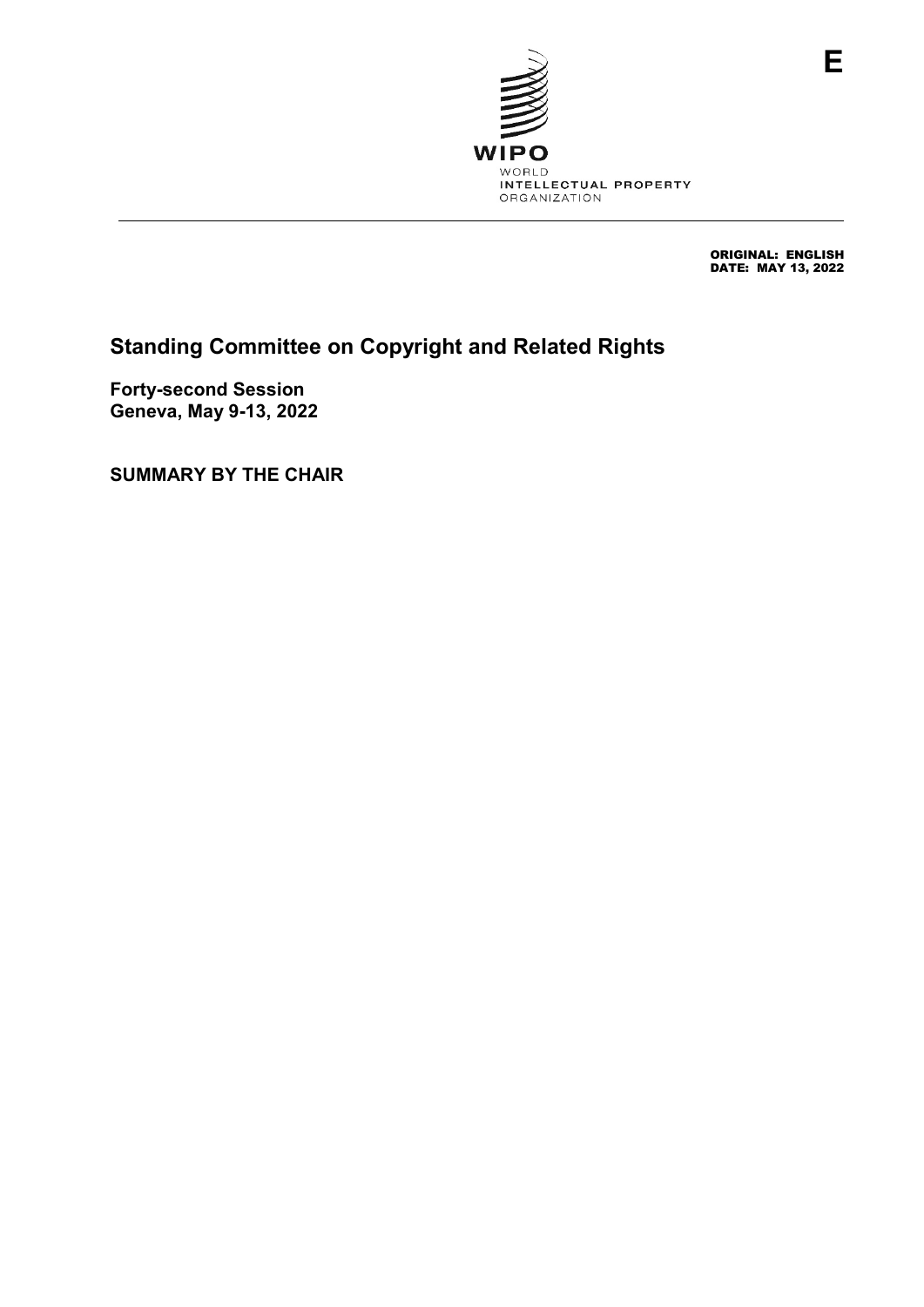#### **AGENDA ITEM 1: OPENING OF THE SESSION**

1. The Forty-second Session of the Standing Committee on Copyright and Related Rights ("SCCR" or "Committee") was opened by the Secretary, Ms. Michele Woods (WIPO). Mr. Aziz Dieng acted as Chair and Mr. Peter Labody and Mr. Owen Ripley served as Vice-Chairs.

## **AGENDA ITEM 2: ADOPTION OF THE AGENDA OF THE FORTY-SECOND SESSION**

2. The Committee adopted the draft Agenda (document SCCR/42/1 PROV.).

# **AGENDA ITEM 3: ELECTION OF OFFICERS**

3. The Committee agreed to elect Mr. Aziz Dieng from Senegal as Chair as of May 9, 2022, until the beginning of the first meeting of the SCCR to be held in 2023. Mr. Owen Ripley from Canada was elected Vice-Chair during this same period. The Committee further agreed to elect Mr. Owen Ripley as Chair from the beginning of the first meeting of the SCCR to be held in 2023, until the beginning of the first meeting of the SCCR to be held in 2024. Mr. Aziz Dieng was elected Vice-Chair during this same period. The Committee also agreed to elect Mr. Peter Labody from Hungary as Vice-Chair as of May 9, 2022, until the beginning of the first meeting of the SCCR to be held in 2024.

## **AGENDA ITEM 4: ACCREDITATION OF NEW NON-GOVERNMENTAL ORGANIZATIONS**

4. The Committee approved at this time the accreditation as ad hoc SCCR observers of the following non-governmental organizations referred to in the Annex to document SCCR/42/2 REV.:

- Fundacja "Centrum Cyfrowe"
- Global Expert Network on Copyright User Rights
- Intellectual Property Institute (IPI)
- Red en Defensa de los Derechos Digitales, A.C. (R3D)
- Sociedad Argentina de Gestión de Actores e Intérpretes (SAGAI)
- The Emirates Reprographic Rights Management Association (ERRA)

## **AGENDA ITEM 5: ADOPTION OF THE DRAFT REPORT OF THE FORTY-FIRST SESSION**

5. The Committee approved the draft report of its forty-first session (document SCCR/41/10). Delegations and observers were invited to send any comments on their statements to the Secretariat at copyright.mail@wipo.int by July 31, 2022.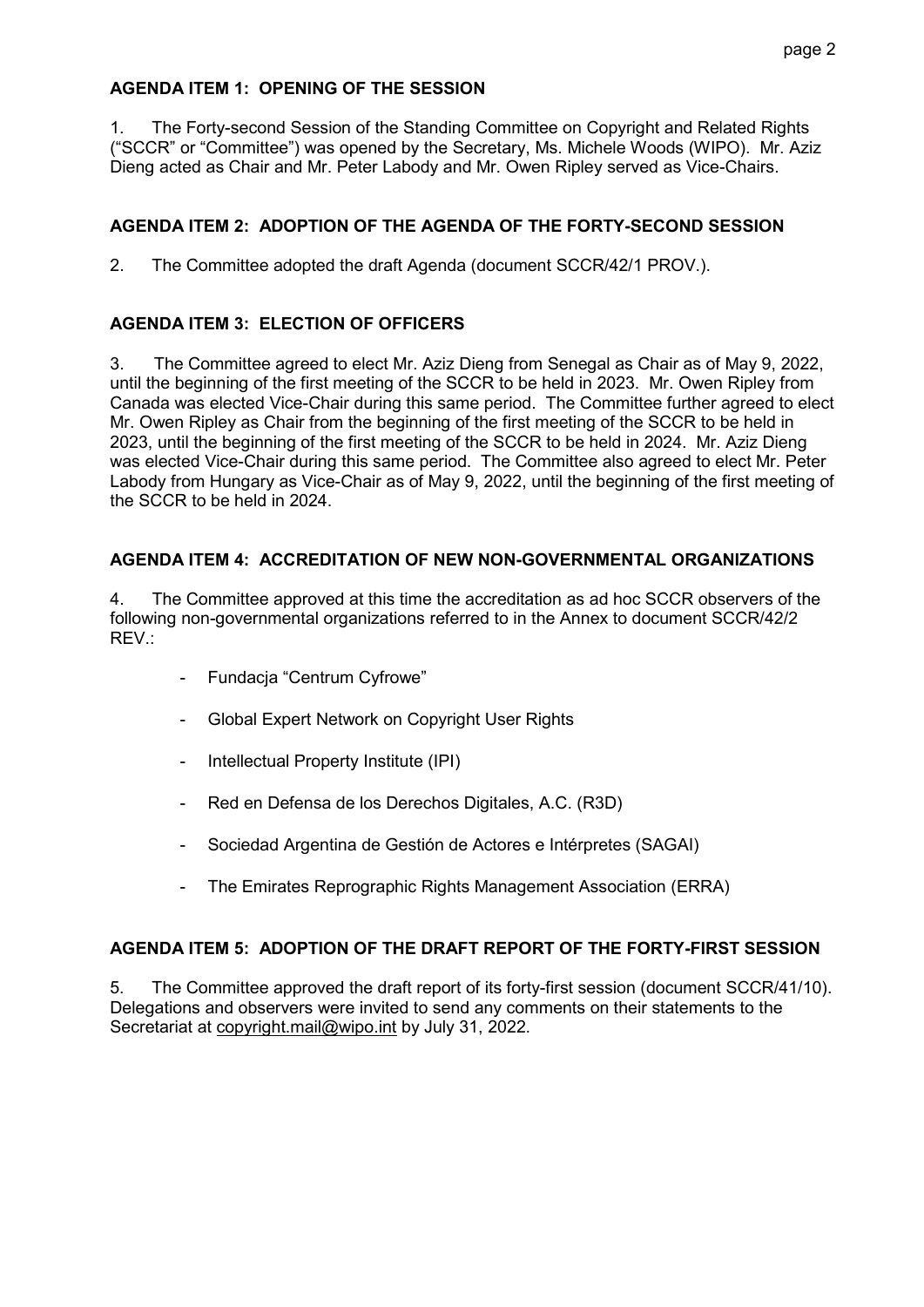# **AGENDA ITEM 6: PROTECTION OF BROADCASTING ORGANIZATIONS**

6. The documents from previous sessions related to this agenda item are available on the dedicated web page for SCCR/42 at https://www.wipo.int/meetings/en/details.jsp?meeting\_id=69311.

7. After statements from delegations, the Revised Draft Text for the WIPO Broadcasting Organizations Treaty (document SCCR/42/3) was presented by Vice-Chair Peter Labody and Facilitator Jukka Liedes, with comments from Facilitator Hezekiel Oira. The Committee welcomed the text and engaged in a discussion and question-and-answer session with the presenters about it*.*

8. The Committee agreed that the Chair, working with the Vice-Chairs and Facilitators, would revise document SCCR/42/3 based on the comments, suggestions and questions from delegations, for further consideration at SCCR/43. Delegations were invited to send any further comments on document SCCR/42/3 to [copyright.mail@wipo.int](mailto:copyright.mail@wipo.int) by July 13, 2022.

9. The Committee discussed whether to hold a special technical session dedicated to this agenda item before the end of 2022. There was no consensus on this proposal. The Committee agreed to hold two regular sessions of the SCCR in 2023.

10. This item will be maintained on the agenda of the forty-third session of the SCCR.

## **AGENDA ITEM 7: LIMITATIONS AND EXCEPTIONS FOR LIBRARIES AND ARCHIVES**

11. The documents from previous sessions related to this agenda item are available on the dedicated web page for SCCR/42 at [https://www.wipo.int/meetings/en/details.jsp?meeting\\_id=69311.](https://www.wipo.int/meetings/en/details.jsp?meeting_id=69311)

12. The Chair provided the floor to the coordinator of the African Group to present its *Proposal for a Draft Work Program on Exceptions and Limitations* (SCCR/42/4). The Secretariat was invited by the Chair to present a recap of the work done pursuant to the *Action Plan for Libraries, Archives, and Museums* and the *Action Plan for Educational and Research Institutions and Persons with Other Disabilities* (document SCCR/36/7), as well as the *Report on Regional Seminars and International Conference* (document SCCR/40/2)*.*

13. The Chair then invited general comments from the Committee and observers on the topic of limitations and exceptions, as well as the proposal by the African Group.

14. General comments were followed by a question-and-answer session and an exchange of views among the Committee, observers and experts. The exchange was informed by insights gained from the WIPO regional seminars and conference held in 2018-2019.

15. The Committee welcomed the initiative of the African Group and its openness to modify its Proposal in light of the interventions made during SCCR/42 (document SCCR/42/4 Rev.). It invited Members to continue to engage with the African Group with a view to discussing a revised Proposal at the forty-third session of the SCCR.

16. The Committee agreed on two lines of action:

a. At the next SCCR session, the Secretariat should invite presentations during the Limitations and Exceptions agenda items by experts and Members on the possible cross-border problems linked to specific uses of copyrighted works in the online cross-border environment, such as in an online educational class with students in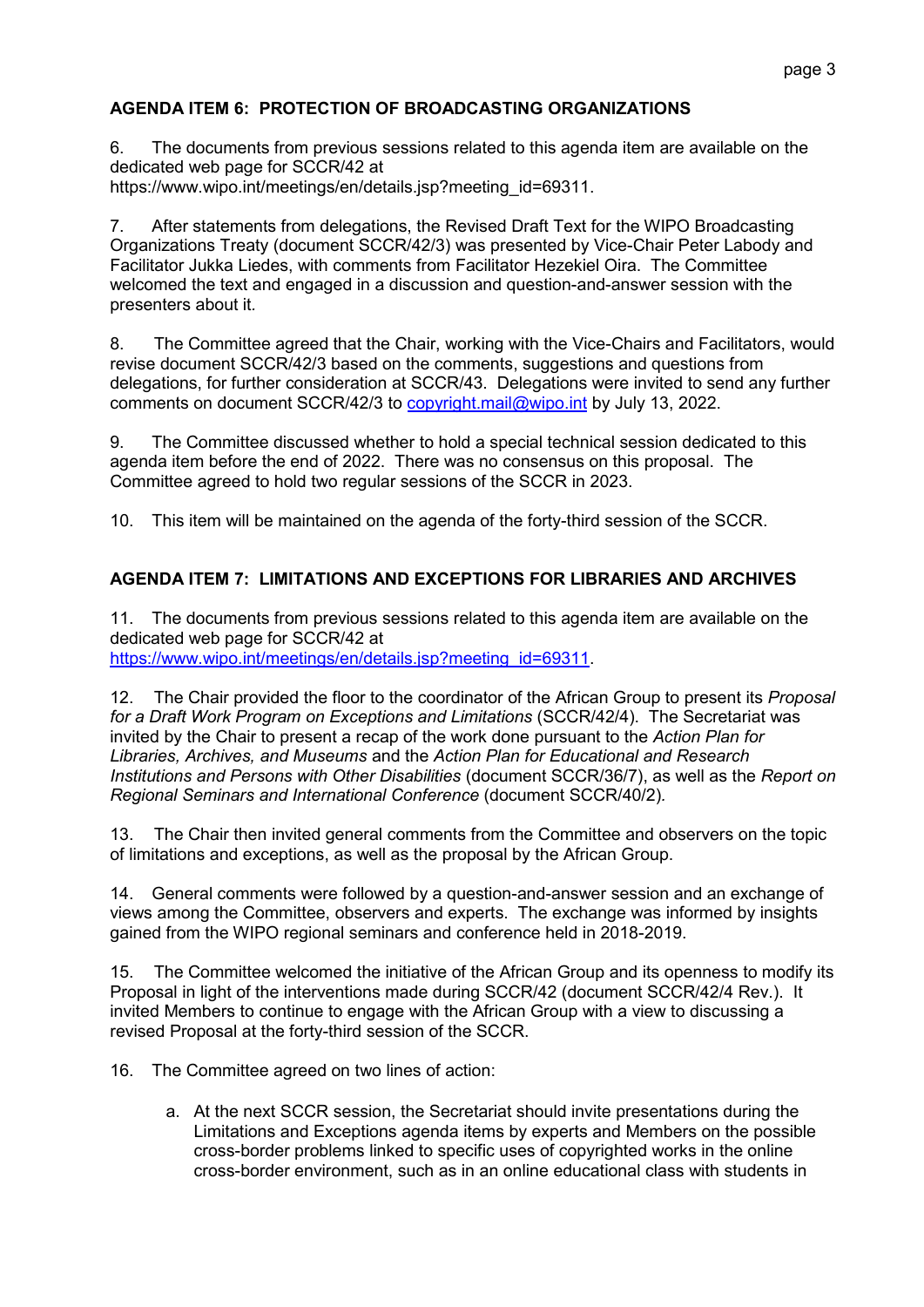multiple countries, or where collaborating researchers or the subjects of their research are located in different countries.

- b. Drawing on the work completed to date and further discussions by Members at the Committee as appropriate, the Secretariat should develop tool kits to guide targeted technical assistance programs which help Member States craft laws and policies that support education, research and preservation of cultural heritage, developed in consultation with experts, stakeholders from beneficiary communities, and rightsholders, through transparent consultation processes.
- c. At SCCR/43, with respect to paragraph (b), the Secretariat would present (1) a scoping study on limitations and exceptions on research and (2) a toolkit on preservation.

17. The agenda item on limitations and exceptions for libraries and archives will be maintained on the agenda of the forty-third session of the SCCR.

#### **AGENDA ITEM 8: LIMITATIONS AND EXCEPTIONS FOR EDUCATIONAL AND RESEARCH INSTITUTIONS AND FOR PERSONS WITH OTHER DISABILITIES**

18. The documents from previous sessions related to this agenda item are available on the dedicated web page for SCCR/42 at https://www.wipo.int/meetings/en/details.jsp?meeting\_id=69311.

19. The Chair provided the floor to the coordinator of the African Group to present its *Proposal for a Draft Work Program on Exceptions and Limitations* (SCCR/42/4). The Secretariat was invited by the Chair to present a recap of work done pursuant to the *Action Plan for Libraries, Archives, and Museums* and the *Action Plan for Educational and Research Institutions and Persons with Other Disabilities* (document SCCR/36/7), as well as the *Report on Regional Seminars and International Conference* (document SCCR/40/2)*.*

20. The Chair then invited general comments from the Committee and observers on the topic of limitations and exceptions, as well as the proposal by the African Group.

21. General comments were followed by a question-and-answer session and an exchange of views among the Committee, observers and experts. The exchange was informed by insights gained from the WIPO regional seminars and conference held in 2018-2019.

22. The Committee welcomed the initiative of the African Group and its openness to modify its Proposal in light of the interventions made during SCCR/42 (document SCCR/42/4 Rev). It invited Members to continue to engage with the African Group with a view to discussing a revised Proposal at the forty-third session of the SCCR.

23. The Committee agreed on two lines of action:

- a. At the next SCCR session, the Secretariat should invite presentations during the Limitations and Exceptions agenda items by experts and Members on the possible cross-border problems linked to specific uses of copyrighted works in the online cross-border environment, such as in an online educational class with students in multiple countries, or where collaborating researchers or the subjects of their research are located in different countries.
- b. Drawing on the work completed to date and further discussions by Members at the Committee as appropriate, the Secretariat should develop tool kits to guide targeted technical assistance programs which help Members craft laws and policies that support education, research and preservation of cultural heritage, developed in consultation with experts, stakeholders from beneficiary communities, and rightsholders, through transparent consultation processes.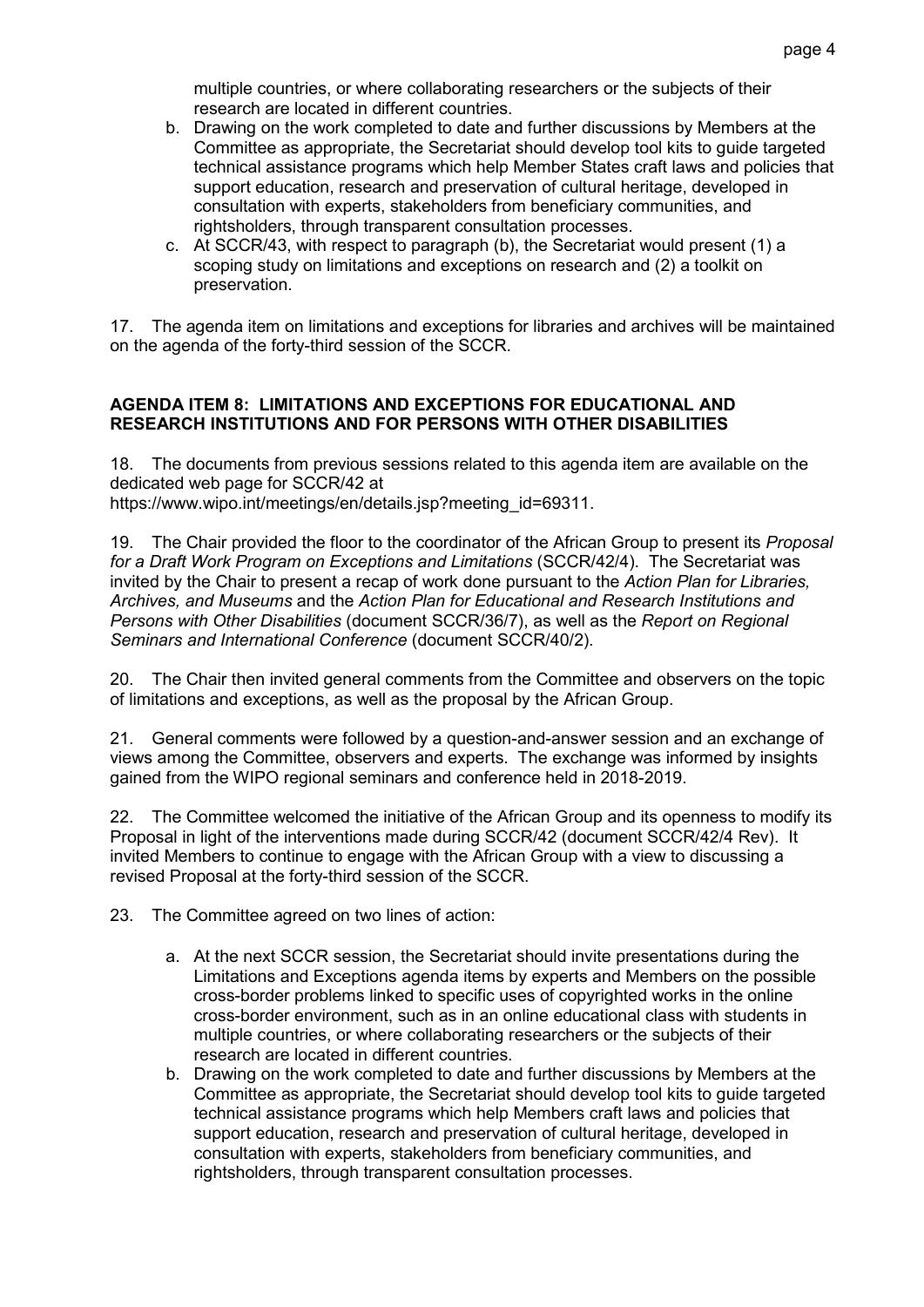c. At SCCR/43, with respect to paragraph (b), the Secretariat would present (1) a scoping study on limitations and exceptions on research and (2) a toolkit on preservation.

24. The agenda item on limitations and exceptions for educational and research institutions and persons with other disabilities will be maintained on the agenda of the forty-third session of the SCCR.

#### **AGENDA ITEM 9: OTHER MATTERS**

25. The documents from previous sessions related to this agenda item are available on the dedicated web page for SCCR/42 at

https://www.wipo.int/meetings/en/details.jsp?meeting\_id=69311.

26. Regarding the topic of Copyright in the Digital Environment, the Committee had presentations on *Inside the Global Digital Music Market (SCCR/41/2)* by Ms. Susan Butler*; Study on the Artists in the Digital Music Marketplace: Economic and Legal Considerations* (SCCR/41/3) by Mr. Christian Castle and Professor Claudio Feijoo; *Etude Portant sur le Marché Numérique de la Musique en Afrique de L'Ouest* (SCCR/41/6) by Mr. El H. Mansour Jacques Sagna; and *Report on the Online Music Market and Main Business Models in Asia: Overview and General Trends* (SCCR/41/7) by Ms. Irene Calboli and Mr. George Hwang*;* as well as a video presentation on *The Latin American Music Market* (SCCR/41/4) by Ms. Leila Cobo. The presentations were followed by statements from delegations and a question-and-answer session with some of the study authors. The Committee agreed to continue exchanging views and information on this item.

27. The Committee welcomed the proposal from the GRULAC for a half-day (three-hour) information session on the music streaming market at SCCR/43. The Secretariat was asked to organize the session based on the *Proposal for an "Information session on the music streaming market" at SCCR 43* submitted by GRULAC.

28. Regarding the topic of the Resale Royalty Right, the Committee took notice of statements made by delegations, and agreed to continue exchanging views and information on this item.

29. Regarding the topic of Strengthening the Protection of Theatre Directors' Rights, the Secretariat explained that as there were no new developments under this agenda item, it had been agreed in advance to postpone consideration to the next session.

30. The Committee took note of the *Proposal for a Study Focused on Public Lending Right in the Agenda and Future Work of the Standing Committee on Copyright and Related Rights of the World Intellectual Property Organization (WIPO)* (document SCCR/40/3 REV. 2), and of the statements made by delegations.

31. These four topics will be maintained under this item of the agenda of the forty-third session of the SCCR.

#### **INFORMATION SESSION**

32. On May 9, 2022, the first day of SCCR/42, the Secretariat presented a half-day information session on the topic of the impact of Covid-19 on the cultural, creative and educational ecosystem, including copyright, related rights, and limitations and exceptions, as requested by the Committee at SCCR/41.